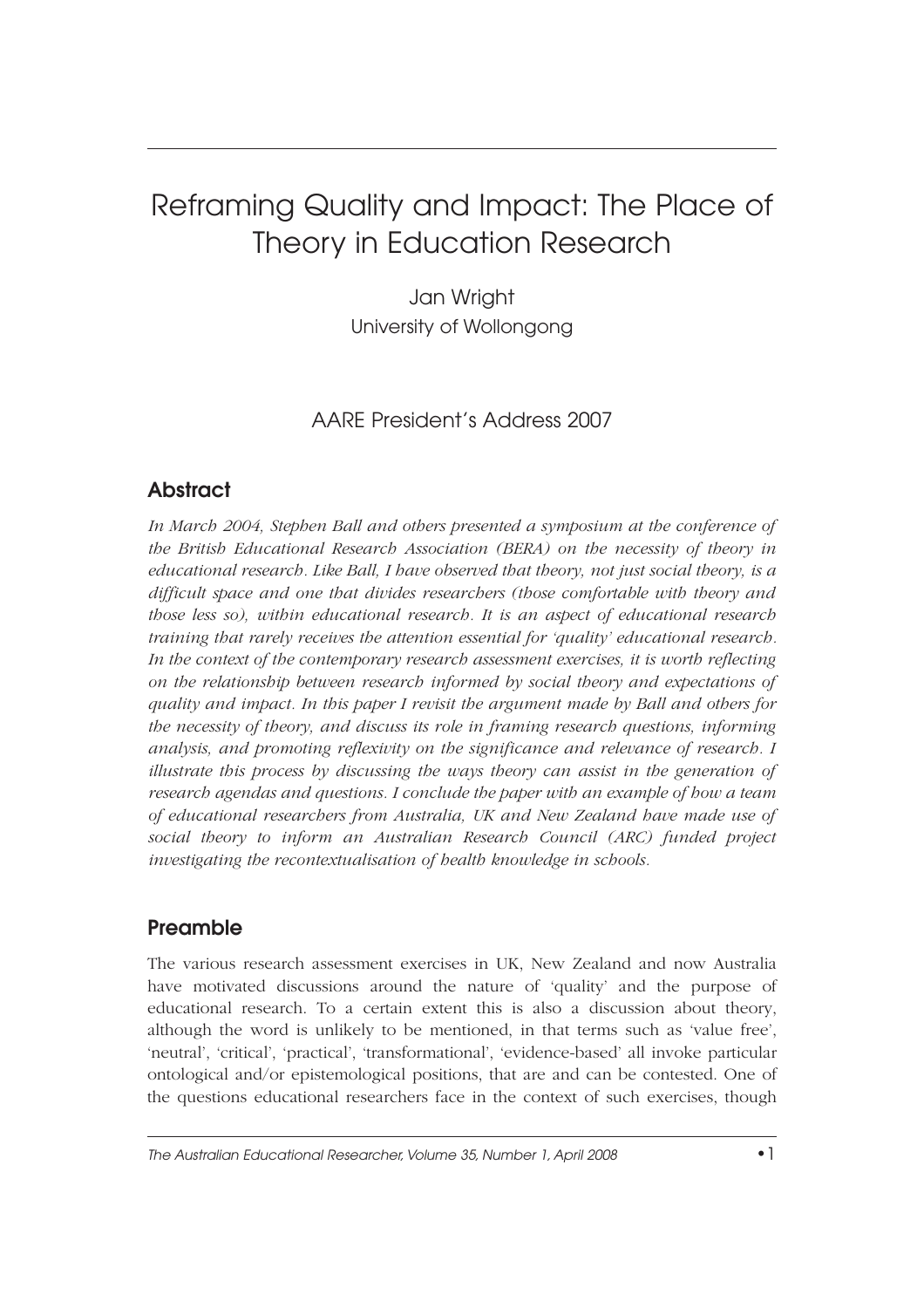JAN WRIGHT

again implicit, is what value is attributed to robust theoretically informed research and which theoretical positions will have value? This becomes particularly pertinent in questions of the usefulness of research, or, in the Australian Research Quality Framework (RQF) as proposed by the former Liberal Coalition government, the 'impact' of research<sup>1</sup>.

On one hand, discussions about educational research are always discussions about theory, where epistemological and ontological positions are sometimes made explicit and sometimes not. As Kinchenloe and Berry (cited in Sikes, 2006) point out, we cannot do research without theory; theory shapes how we identify a research problem and then how we frame the research that will address it, whether the research is action research, self-study, an evaluation or an intervention, an ethnography or narrative inquiry, or a poststructuralist genealogy.

I will argue in this paper that the quality of educational research rests in large part in its capacity to engage theory, to recognise the situatedness of the research in a contested field of knowledge, and to be able to speak to the work of theory in relation to the analysis and explanation of data. My own position is certainly not value free and the direction of this paper and the language and terminology I use clearly reflects my preference for particular theoretical positions. However, my purpose is not to provide a definitive position on the place or value of particular theories in educational research, but to provoke discussion about an issue which, from my point of view, is erased from many commentaries on the 'good' of educational research and 'good' educational research. Rather, I am interested in arguing that there is a need to recognise the assumptions that underpin research decisions, that there are other points of view in relation to particular concepts, and that theor(ies) and conceptual frameworks have a history – that is, they are contingent on particular times and perceived problems.

One of the problems with talking about theory is that there is a considerable lack of clarity around the meaning of the term and about what 'level' of theory is relevant for particular research problems and projects. Punch (2000), for example, differentiates between metatheories and substantive theories, Schram (2006) talks about big T and little t theory, others (including myself in this paper) use theory when it is clear they mean 'social theory' or even more particularly 'critical social theory' (e.g. Ball 2006a; b).

# **Dividing practices**

One of my main motivations for taking the place of theory in educational research as the topic for the Presidential address was a concern that has been percolating for some time, but which has in the last year been focused by a number of events, not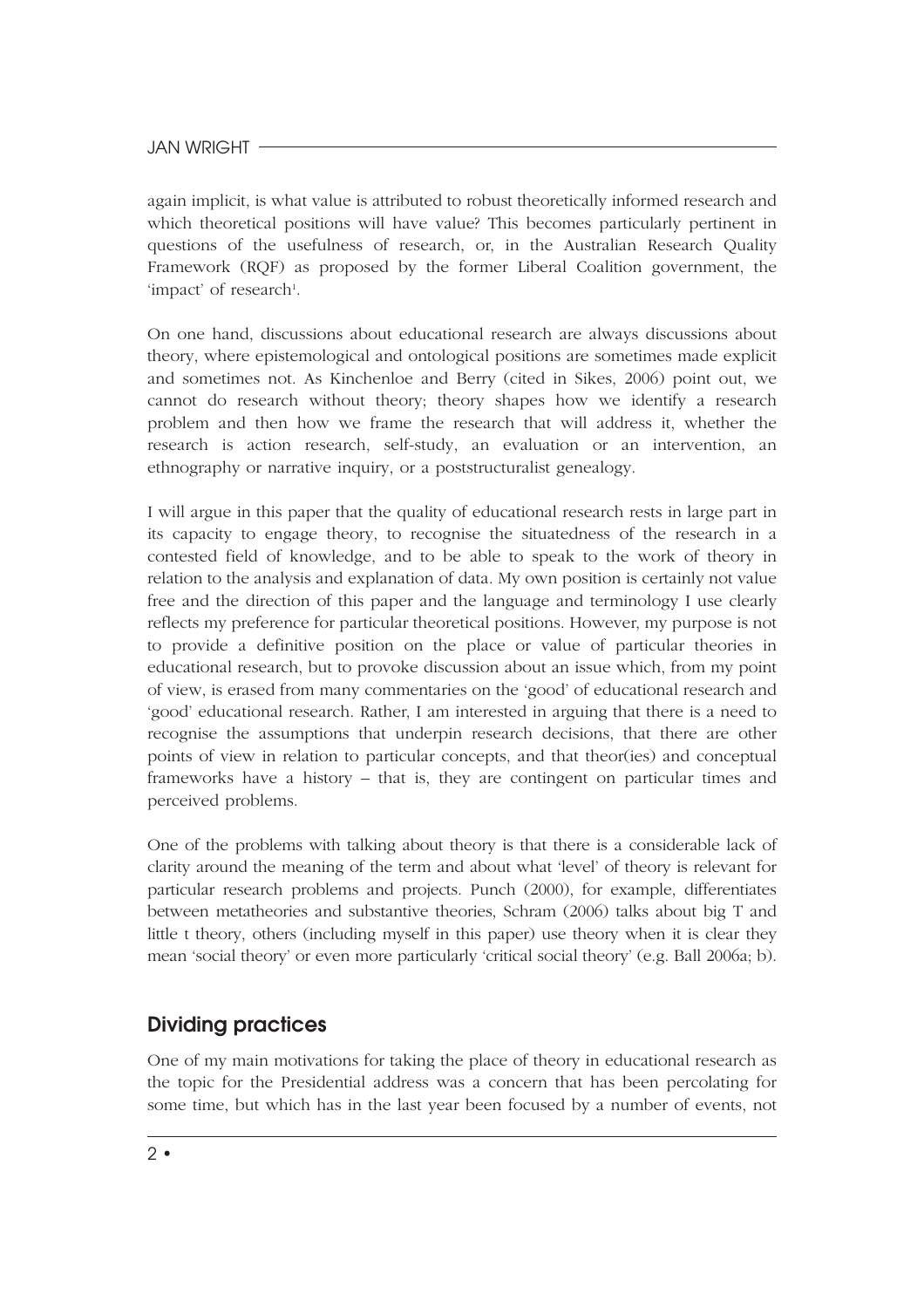only, but certainly including the RQF, together with the difficulties encountered with my own research investigating the idea of an 'obesity epidemic' and its impact on schools and young people. The more perennial concern has been that generated through my work as supervisor and mentor to research students and early career researchers.

Over the last five years I have been responsible for a subject called 'research proposal' that was designed to assist students to move from early ideas to a draft proposal for presentation and approval. From the students' point of view the most difficult and frightening component of this subject is the 'conceptual/theoretical framework', as they struggle with the very idea of theory and the place of it in their work. In a similar example, Sikes (2006) writes about how when she told her students she was writing a discussion paper on the necessity of theory, they were divided into two groups: those who found it scary and frightening and approached the idea with fear and loathing, and those (a smaller group) who said that theory excited them. Sikes goes on to ask "what is it about education and educational research that gives rise to this avoidance of, timidity regarding, theory?" (p. 44).

This divide seems to be repeated amongst academics. Amongst staff at my own institution there is something of a marker between those who 'do theory', mostly social and cultural theory and those who see themselves as more down to earth, their work more connected to practice. This division seems repeated in many of the papers on theory or introductions to theory sections in research methods texts, or discussions of the theory/practice relationship; that is, the reluctance of educational researchers to engage with theory or more properly the polarisation between those who do and those who [say] they don't. The contrast is constructed in terms of those who belong to what Schön describes as the 'swamps of practice', the people who get their hands dirty, and those in the rarified atmosphere of the ivory tower (Sikes, 2006). Such a division creates hierarchies and snobberies.

The dividing practices associated with the theory/practice binary is a material divide (different campuses, different buildings, different streams in education programs and so on), and well as a rhetorical divide in education. Theory seem to be thought of as something esoteric, separate from practice, often thought of as 'critical' in a negative way. The concept of praxis was developed to bridge this divide (Yates, 1990), but seems not to have a great deal of effect – perhaps because both sides of the divide have an investment in maintaining their differences. Clearly this is not simply a theory divide but a divide often based on historical, institutional and political decisions and policies; theory becomes one of the points around which such differences are maintained.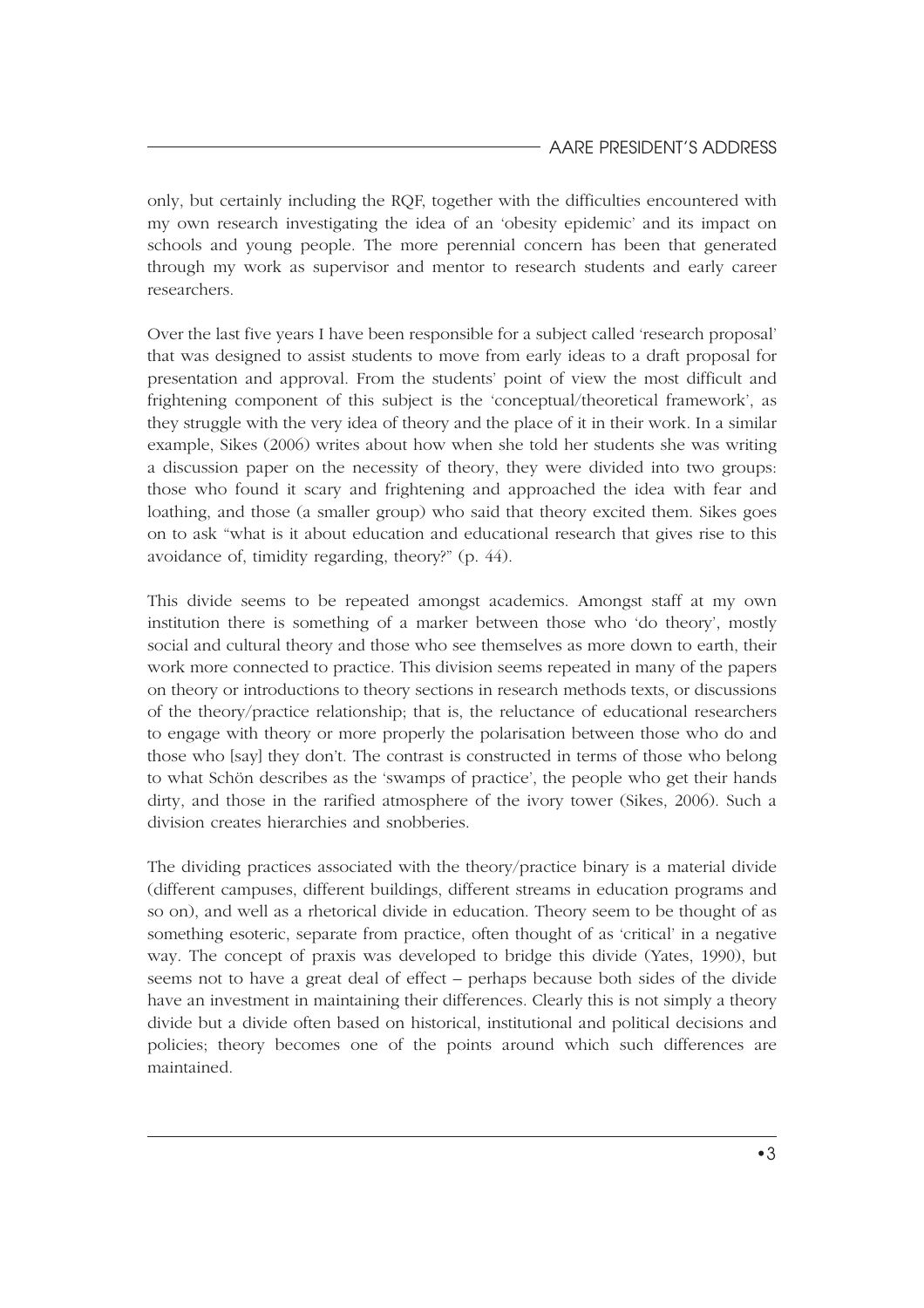As I prepared this paper, the more I read the more I had sympathy with the research students and academics struggling with theory. Once we have found theories/theorists that we like, many of us tend to read and work within those boundaries – it is hard enough dealing with the debates within certain bodies of theory without looking elsewhere. So we tend to be very familiar with the theories that we use frequently and, for me, these are social theories within a particular range of theory (critical sociology, poststructuralist and feminist) – and with forms of research (qualitative in most of its versions). However, the more I read about 'theory' per se for this paper, the more I realised the little I knew. I make no apology for not encompassing all possible theories. Clearly, if I had written this paper from neo-realist or a critical realist position the paper would be somewhat different, particularly towards the end. As it is I declare that I am very much influenced by what could be called critical social theory or poststructuralist theory and this shapes the way I have approached this topic.

### **Changing practices: [new] theories for [new] times**

The question is not how the [learning] theories evolved but why certain theories found favour and a receptive audience at different moments in history. (Renshaw, 2002, p.7)

What counts as theory in educational research has changed over time, or rather which ideas about theory, and which theories have precedence, have changed over time within and between fields in educational research. This is usually in relation to other debates around theory, other theories that have preeminence in disciplinary fields beyond education, and the kinds of research problems that have salience at particular moments. Which theories prevail impacts on how research gets conducted and what counts as 'good' educational research. There are always debates between strongly held positions, as within any discourse. How any theory gets taken up and by whom depends on the power of particular social, political and cultural positions, and what identified needs have currency.

In attempting to map something of, what has turned out not surprisingly to be, the complex shifting patterns of theory in educational research, I searched for particular references to discussion of theory in education and found many, but two that were particularly useful: the first was a paper by Patrick Suppes written in 1974 that turned up in a Google search using the phrase 'the place of theory in educational research' (Suppes, 1974); and the second was a collection of four papers in *Discourse* from a symposium titled 'Educational research and the necessity of theory' at BERA in 2004, chaired by Stephen Ball (2006a). All of these papers speak to educational researchers about the necessity of theory in 'good' educational research, but what they mean by 'theory' and the work they see theory doing, could not be more different. The Suppes'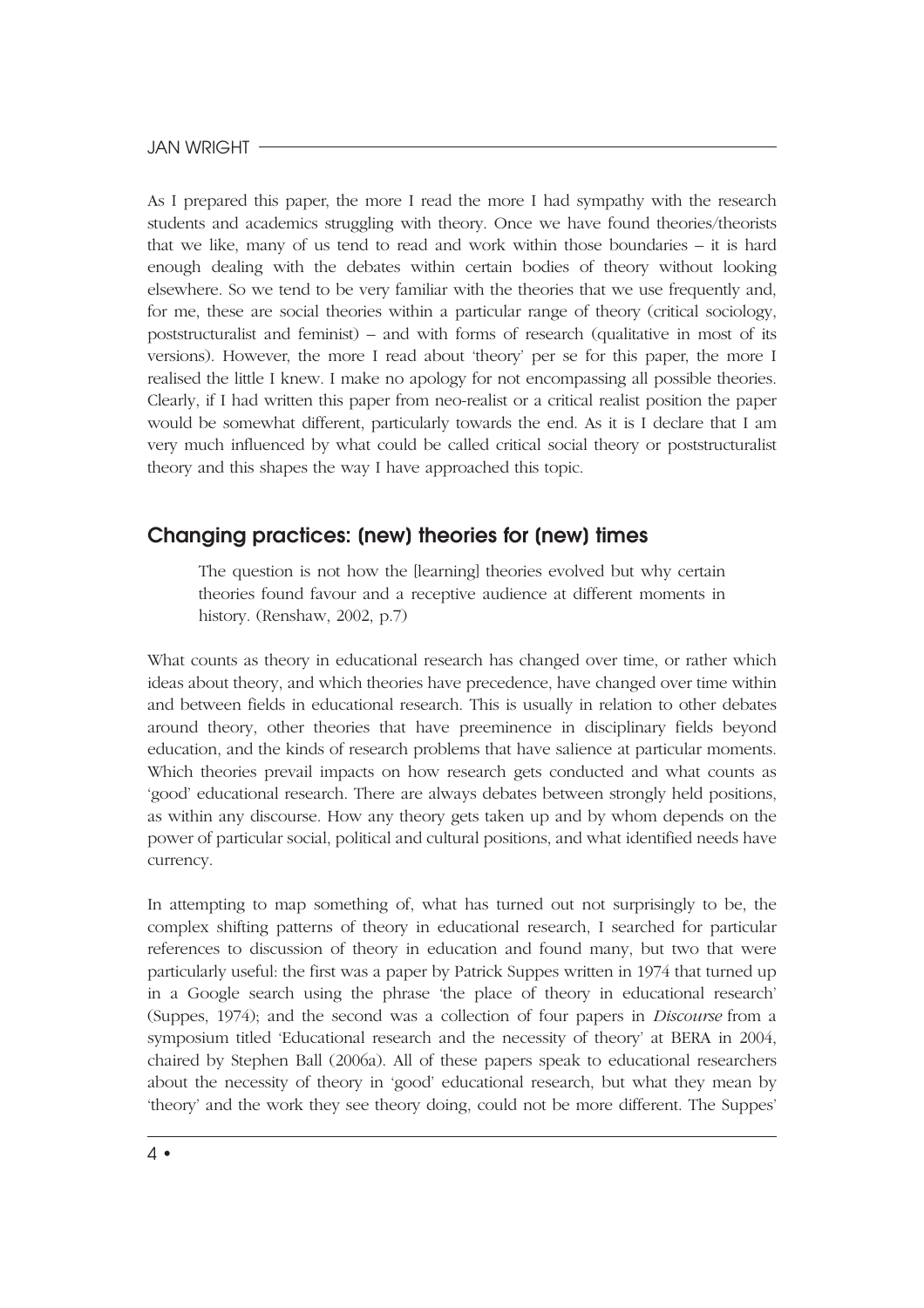paper is the presidential address by Patrick Suppes to the American Educational Research Association (AERA) in 1974 published in the *American Researcher*. In this address, Suppes argues for the role of educational research in developing theory from sound scientifically informed empirical studies. As a mathematician it is not surprising that for Suppes the most useful resource for achieving this is statistics, "the bible of much if not most educational research is a statistical bible", and the "best-developed theory used in educational research is the theory of the statistical design of experiments" (p. 6).

Suppes points to five major areas in which there are good examples of theory in educational research and these are themselves telling. They are statistics, test theory, learning theory, theories of instruction and economic models. For Suppes, what theory should be doing in educational research is 'to seek [the] mechanisms or processes that answer the question of why a given aspect of education works the way it does' (p. 5). Such theory then provides guidance for policy and practice; it (and this is my interpretation) should short circuit the need for reflection ('natural intuition') or action without evidence. As he says:

It is often thought and said that what we most need in education is wisdom and broad understanding of the issues that confront us. Not at all, I say. What we need are deeply structured theories in education that drastically reduce if not eliminate the need for wisdom. (p. 9)

Suppes refers to those other researchers of his time, such as Dewey, John Holt and Charles Silberman, who were studying practice by spending long hours observing classrooms and developing theory using methods of problem-solving, as 'romantics', as 'intellectually weak' and suffering from 'the absence of the felt need for theoretically based techniques of analysis'. For example, he writes:

The newest version of the naïve problem-solving viewpoint is to be found in the romantics running from John Holt to Charles Silberman, who seem to think that simply by using our natural intuition and by observing what goes on in classrooms we can put together all the ingredients needed to solve our educational problems. (p. 6)

He deplores their influence but is sanguine that they will not last: "The continual plague of romantic problem solvers in education will only disappear, as have plagues of the past, when the proper antidotes have been developed" (p. 6). And these antidotes are to be found in "the deep-running theories of the kind that have driven alchemists out of chemistry and astrologers out of astronomy" (p.6).

Despite Suppes' certainty and conviction in the merit of empiricism, the dominance of the scientific empiricist version of theory development was already being challenged in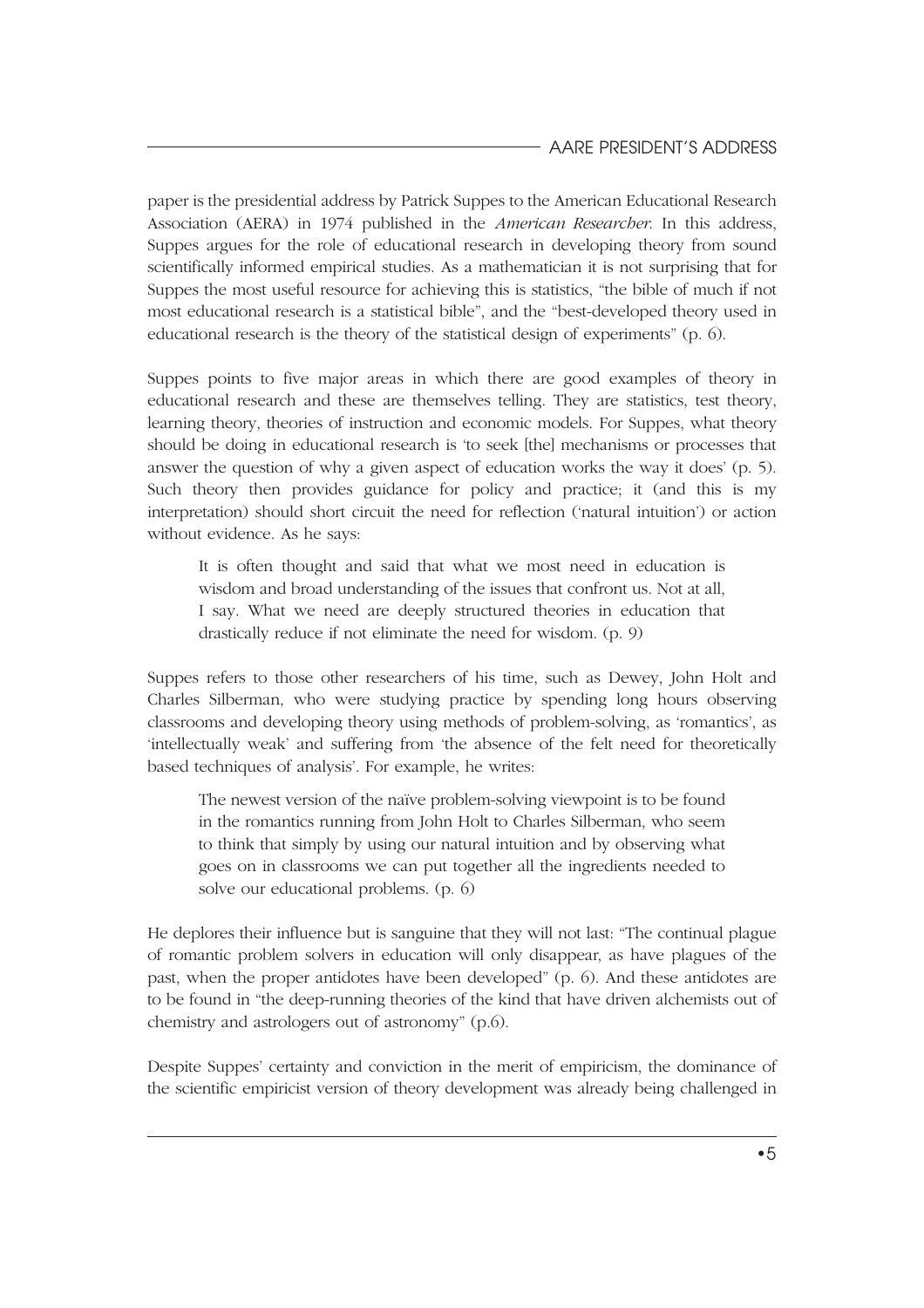JAN WRIGHT -

the 1970s. However, the kind of approach that he espouses; one that promises answers to the practical problems of 'effective' and 'efficient' practice and to decisionmaking and priority setting continues to have considerable appeal at least rhetorically to policy makers and politicians, and indeed to some practitioners.

The empiricist model of research was challenged, and continues to be challenged, on the basis of its claim that scientific models of theory are even possible in education. The argument has been that arriving at 'deeply structured' universal theories, is not possible when educational researches are working with complex social environments and with humans with diverse histories, access to different social and cultural resources and so on.

The challenges to the empiricism of the 1970s came from a number of quarters. Ironically, Besant and Holbrook (1995) suggest that it was the scientific inspired behaviourist work in education in the 1960s and 1970s that first attracted the criticisms of irrelevance; they were victims of their own rhetoric, they could not provide 'universal truths' in a context when politicians and bureaucrats were wanting practical answers applicable to what were perceived as current educational problems. They quote Husén (1994, cited in Bessant & Holbrook, 1995):

Those who turn to social science research in order to find out about the 'best' pedagogy or the most 'efficient' methods of teaching are in a way victims of the traditional science which claimed to be able to arrive at generalizations applicable in practically every context. (p. 234)

Further challenges were driven by 'paradigmatic changes' and arguments for 'qualitative methodologies' and others by those drawing on social theory (and specifically critical social theory). These are not necessarily separate, both very much informed by their opposition to a technocratic and scientistic view of research, but they are also certainly not the same thing. For both, there was a concern to take students' experience into account and to understand the world as complex, but for those writing from a critical theory position, influenced by the work of Michael Apple, Henry Giroux and, in Australia, what might be called the Deakin school, there was a concern to literally critique the status quo, to 'penetrate the world of objective appearances to expose the underlying social relationships they often conceal' (Giroux, 2001, p. 8) with a view to promoting self-emancipation and social change. Fundamental to this is a critique of the technocratic rationality of science and methodologies based on its premises.

The paradigmatic shift in the research from the dominance of scientific empiricism ('positivism', 'naive realism') using quantitative methodologies to a constructivist view of reality ('relativists') favouring qualitative research methods in Australia is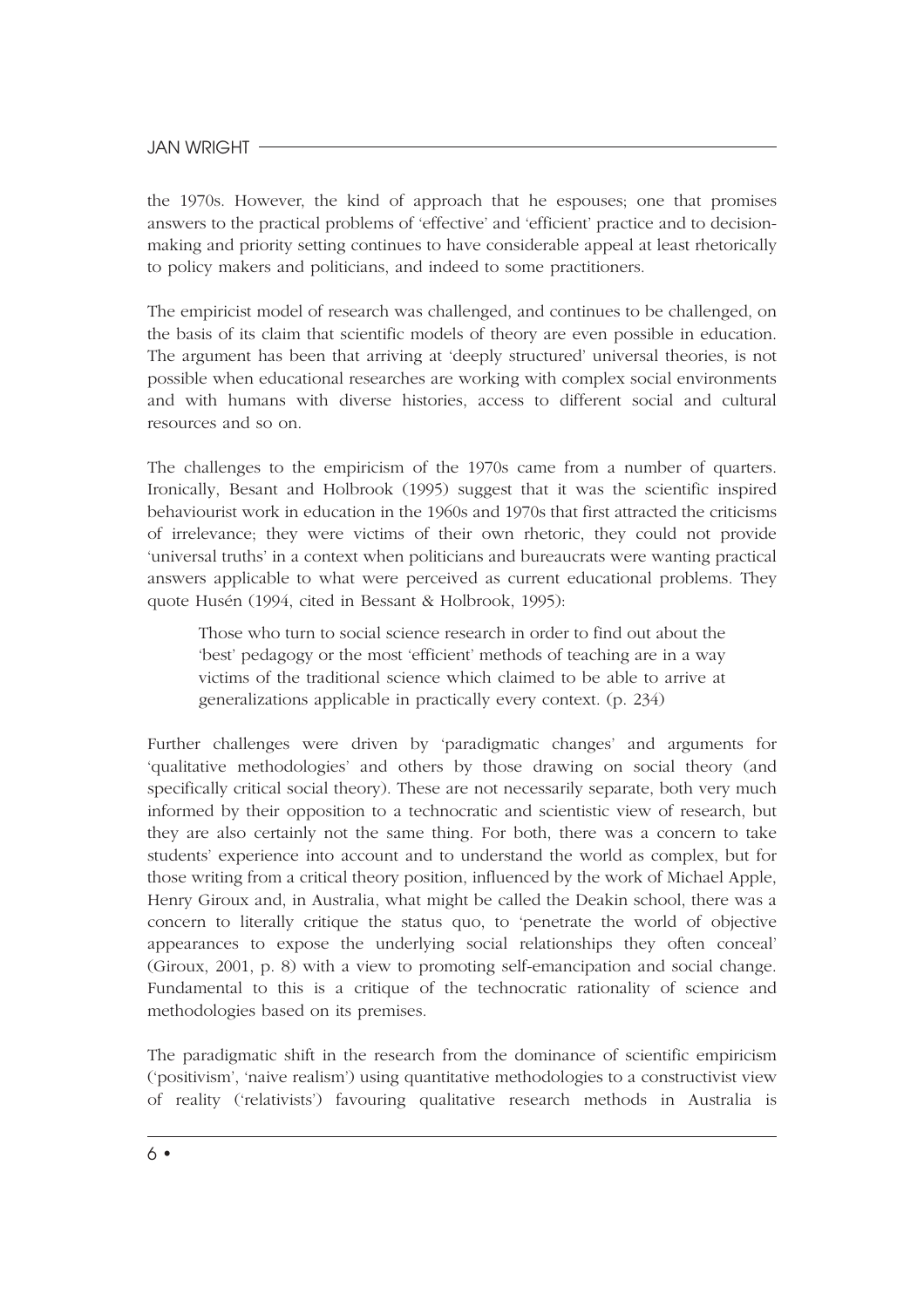documented in Besant and Holbrook (1995) in *Reflections on Educational Research* under the heading of the 'Paradigm Wars'. They suggest that the 'wars' were somewhat muted in Australia compare to the United States but that there was still a marked shift in ways of thinking about research problems and doing research. Although this often seems to be couched simply as quantitative/qualitative divide, I would argue that it is a more complex struggle around epistemological and ontological positions. This complex relationship between deep-seated ontological and epistemological differences seems often to be lost in texts and teaching about research methods. At the same time, the representation of quantitative vs qualitative as a neat binary misrepresents the range of positions in each and the overlap in practice, for example, the emphasis in some versions of qualitative methodologies on the verifiability of data and accuracy.

I would suggest that it is also overlooked in the current celebrations around the possibilities of 'mixed' methods (Johnson & Onwuegbuzie, 2004). This is not to say that mixed methods are not a viable form of data collection. From my point of view, however, what is missing from such accounts are the differences in the ways such data are treated and explained. Educational researchers concerned with social justice have collected and used quantitative data to argue for inequalities in educational processes and outcomes for decades. However, the ontological and epistemological positions underpinning most contemporary qualitative methodologies take reality to be contingent on context and meanings constituted through the interactions of participants and researchers (via recording devices, surveys, written texts and so on). This does not sit easily to my mind with positions that emphasise objectivity and assume a shared reality and discoverable causal relationships. The arguments for mixed methods do not always take 'theory' sufficiently into account, but simply seem to celebrate a shift in the standoff position between approaches that are assumed to be in a binary opposition.

#### **Critical social theory**

The ascendance of qualitative research in the 1970s also signalled the growing interest in what Besant and Holbrook (1995) describe as "critical theories": "They can be best grouped as social theorists but include among their ranks, postmodernists, poststructuralists, feminists, critical theorists, to name some" (p. 256). As Besant and Holbrook suggest, researchers drawing on such positions "set the proverbial cat amongst the pigeons" (p.256) because they brought into question the very nature of knowledge, they were interested in relations of power and in investigating inequalities. They were interested in pedagogy as a complex relationship and curriculum as a social construction.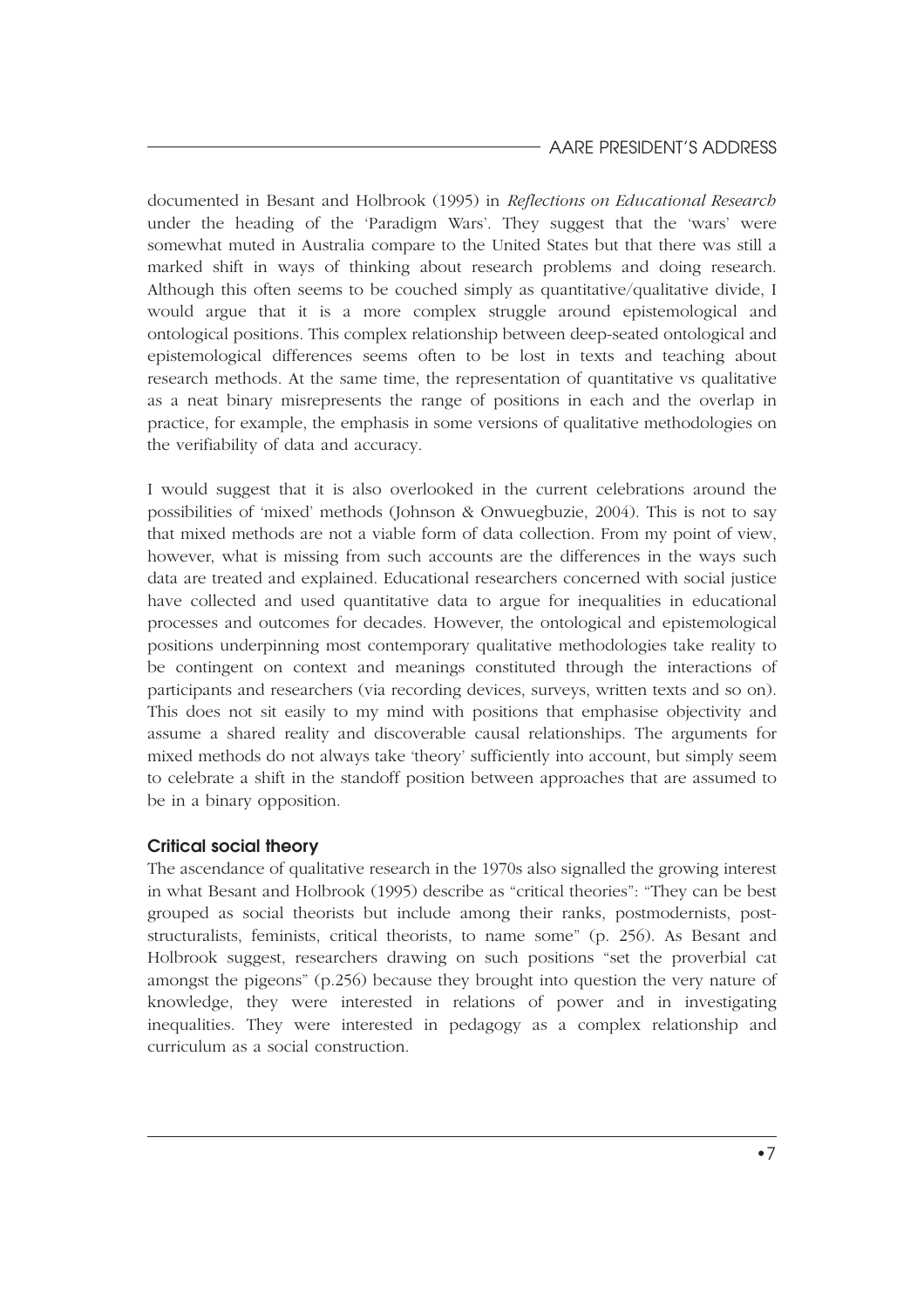The group of writers in the symposium led by Stephen Ball (2006a) published in *Discourse* are contemporary exemplifications of this approach. From Ball's perspective, contemporary social theory should not only encourage researchers to avoid foreclosure of ways of describing the world but should also expect that they continue to be reflexive about theory as well as using theory to reflect. He writes:

[working with Foucault and Bourdieu] means giving up on spontaneous empiricism, casual [*sic*] epistemologies, theory by numbers, and constantly struggling against governmentalities of scientism to find a proper rigour, a thoughtful and practical rigour – that goes beyond the niceties and safety of technique to find a form of epistemological practice that is not simply self-regarding. (pp. 5-6)

In the *Discourse* collection of papers, Ball discusses how Foucault and Bourdieu, have enabled his analysis of social class. David Gillborn (2006) and Deborah Youdell (2006) demonstrate the utility of Critical Race Theory and Foucault and Bulter to their project of challenging racism and educational inequalities. Gillborn's paper, for example, argues for and describes critical race theory as offering:

a coherent and challenging set of important sensitising insights and conceptual tools . . . offers a challenge to educational studies more generally, and to the sociology of education in particular, to cease the empty citation of 'race' as just another point of departure on a list of exclusions to be mentioned and then bracketed away. (Gillborn, 2006, p. 27)

Youdell (2006) in her paper argues for the contribution of post structural theories of the power and the subject to understanding educational inequalities as a way of making "sense of, and identif[ing] ways of interrupting abiding educational exclusions and inequalities" (p. 33).

In the next section of the paper I use the approach taken by the *Discourse* papers, and specifically Ball's idea of theory as a 'conceptual tool box', to provide some ideas about the utility of theory to do 'good' research. I exemplify this through my use of theory in making sense of the problem of 'obesity epidemic' and its impact on children and schools.

# **The utility of theory in educational research**

There seems to be general agreement at least among those writing about theory and certainly in social science research texts that theory is important in the making of good research; indeed, that it is impossible to do research without theory.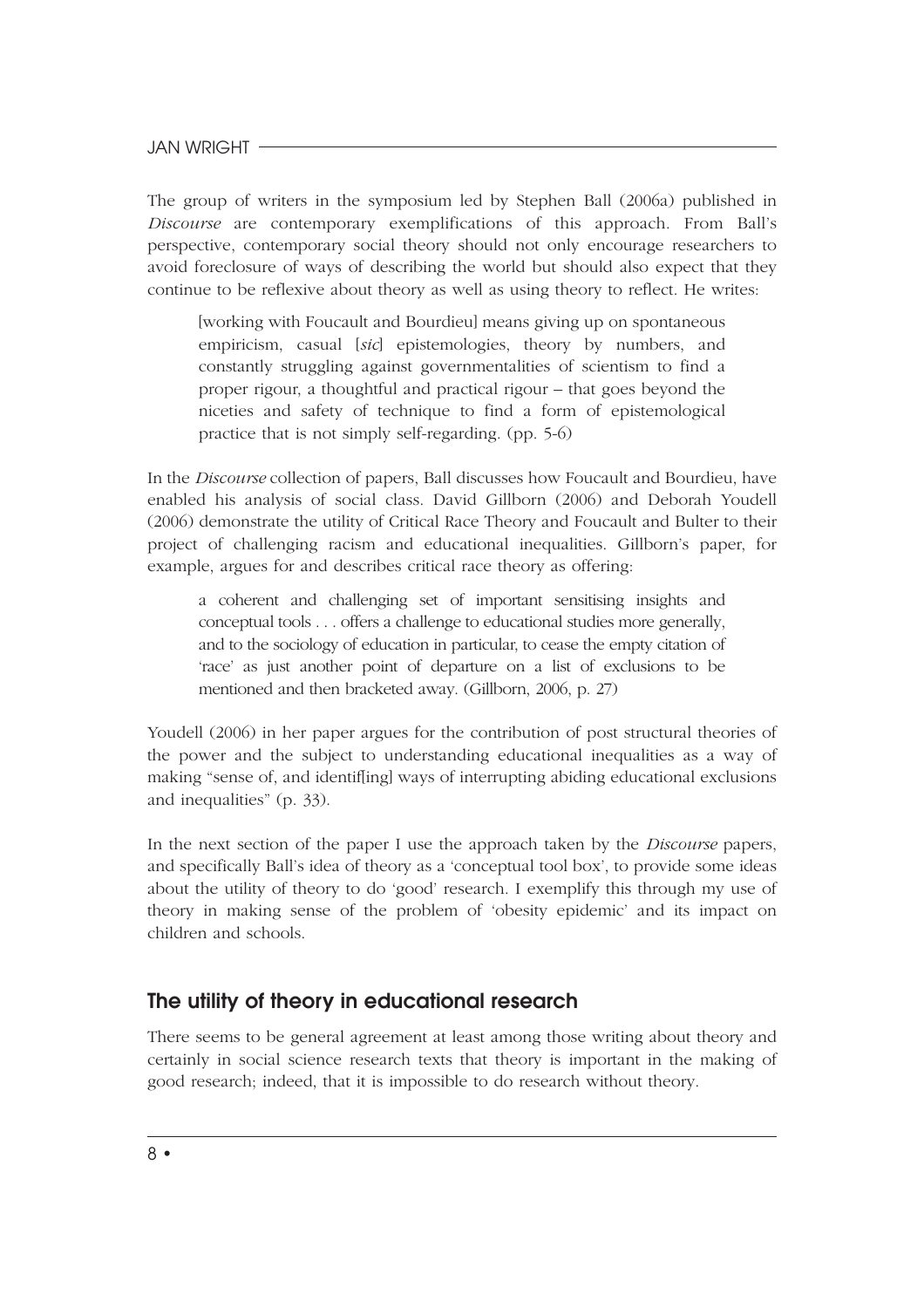All observations of the social world are shaped either consciously or unconsciously by social theory – such theory highlights or erases what might be observed. (Kinchenloe & Berry, 2004, cited in Sikes, 2006, p.43)

We need theories – in other words plausible explanations for what's going on – to live by . . . Theory is essential and inescapable. (Sikes, 2006, p. 43)

However, there is less consensus around what is meant by theory. As already heard above, for Suppes (1974) theory is 'the outcome of rigorous empirical work using scientific methods'. For Neuman (2006), social theory is ' a system of interconnected ideas that condenses and organizes the knowledge about the social world and explains how it works' (p.8). For most writers, it seems about relationships between ideas or constructs, and about connecting the particular, or local, in some way with the more general.

Sikes (2006) argues that theory is about making "the familiar strange and the strange familiar, to challenge the taken-for-granted . . . providing a foundation for transformative action" (p. 45), but also argues that we "need to be critical and reflexive of the theory we use, not a set of 'pregiven inflexible, tightly defined . . . overarching' suppositions to fit data to"  $(p. 46)$ .

From my perspective, one of the most useful ways of talking about theory to research students is Ball's notion of theory as a conceptual toolbox, not valuable for its own sake but for the work that it can do as a means of analysis and a system of reflexivity.

Theory is both constructive in providing tools to make sense of our data, and for thinking about the relationships of our data to social processes and social structures. (Ball, 2006a, p.1)

Although Ball (and Sikes) are writing about social theory, the notion of a conceptual tool box provides a way of talking to research students about both small t and big T theory as these are relevant to their research, but at the same time to argue for a reflexivity about the theories that could be used. Clearly there is no simple or one answer to which theories might be useful; this will depend on the researcher, 'the research problem' and for the student, their supervisor. Choosing appropriate theory/ies takes time; it will often evolve as the data prompts the need for explanation.

Working from the margins as a feminist, and later working with ideas from 'critical pedagogy', it has been impossible to be unaware of theory. When you are working to challenge the taken-for-granted, to make the invisible visible, you cannot escape theory, it is your ally. It addresses the 'if this … then this' relationship. There is a constant requirement to reflect on what is 'good' and for whom, to negotiate changing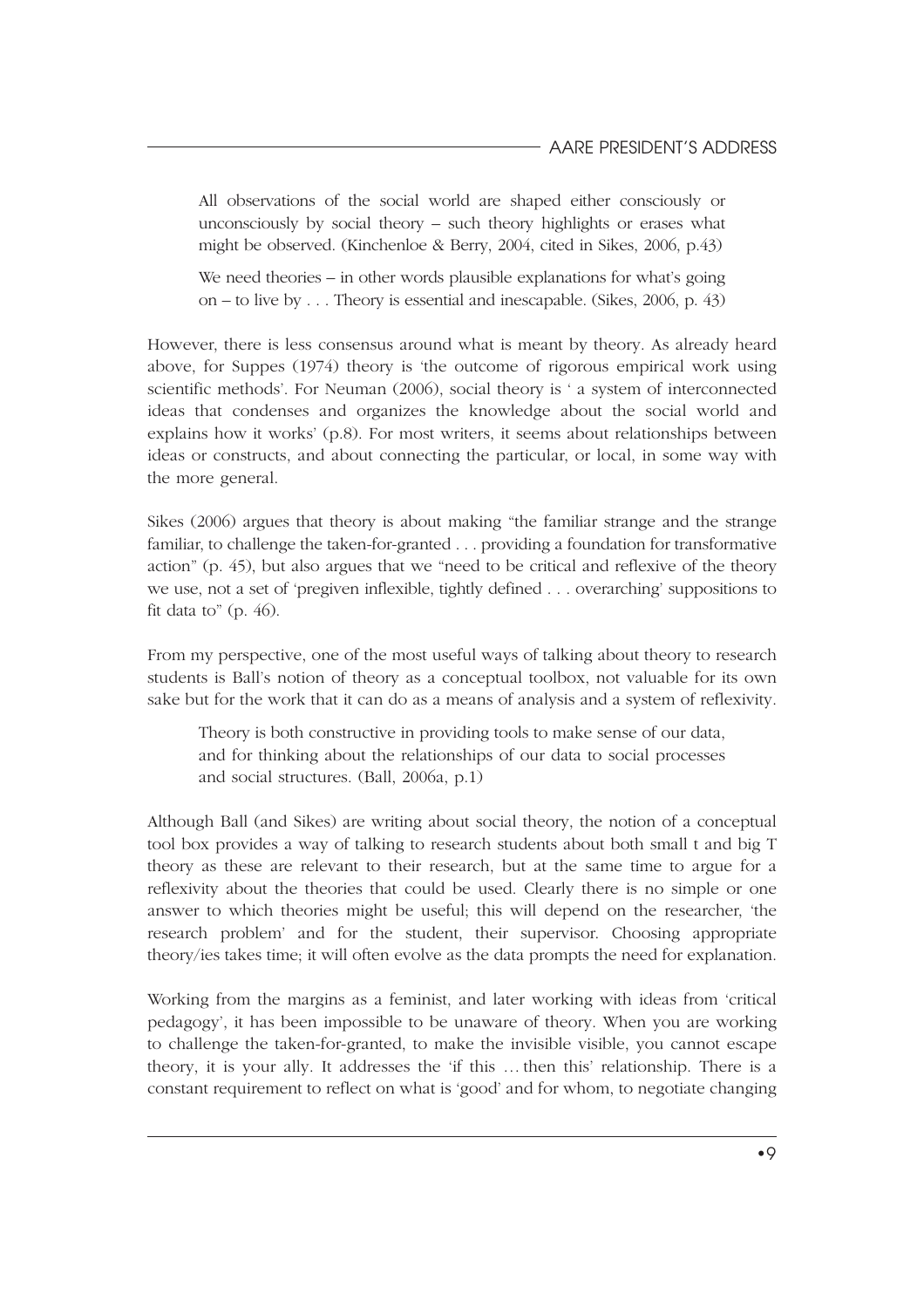notions of 'equality', feminism and contested areas such as social class, race, ethnicity and ability. It is difficult to work with an 'oppositional imagination' (Cocks, 1989) without making starting point assumptions (theory) visible and defending them. Without my conceptual toolbox I would not be able to work; it has provided guidance in conceptualising research problems, in framing research questions and in developing an analytical framework to interrogate the data. And then in taking interpretation to explanation (Fairclough, 1995) – to answering the 'so what' question that enables an analysis of everything from one interview text to a large corpus of interviews and observations and to have something to say beyond the immediate context.

Theory is, thus, not about a priori categories but the search to make sense. As Cocks (1989) says of political theory its usefulness depends on:

its agility in beginning with what actually is and then moving in all sorts of directions beyond it. There, theory can work to unearth the hidden complexities of 'what is'. It can speculate about what else there could be or should be, besides it. It can determine how possibility might be transformed into actuality, and which social groups would be most likely to carry the transformation out. (p. 2)

From my perspective theory has provided, not the feeling of working in some rarified space, but very practical solutions to ways of understanding a problem. The excitement of working with data is often finding something in the data that needs to be understood and which I do not yet have the conceptual tools at my disposal to do so. The reading and talking that it takes to help make sense of the data in ways which connect the specific words or talk of a young person, teacher or the text of a document with more pervasive social ideas and/or practices is for me part of the way of growing as a researcher. An example from the past is how in my doctoral research I began to see patterns in teachers' practices (and specifically their talk) in physical education lessons that created particular forms of gender relations. This was my introduction to poststructuralism, linguistics and social semiotics; an introduction that has served me well.

The process still goes on. Most recently I have turned my attention to the ways in which particular health discourses associated with the obesity epidemic have been taken up in schools. In this second half of the paper then I will illustrate the utility of theory in my research on health, pedagogy and curriculum; how theory has helped me frame research problems and develop an analytical framework. My previous research in the area of young people, health and physical activity (Wright & Burrows, 2004; Wright, O'Flynn, & Macdonald, 2006) has taken me inevitably into the domain of the 'obesity epidemic', an idea that has had considerable purchase in the popular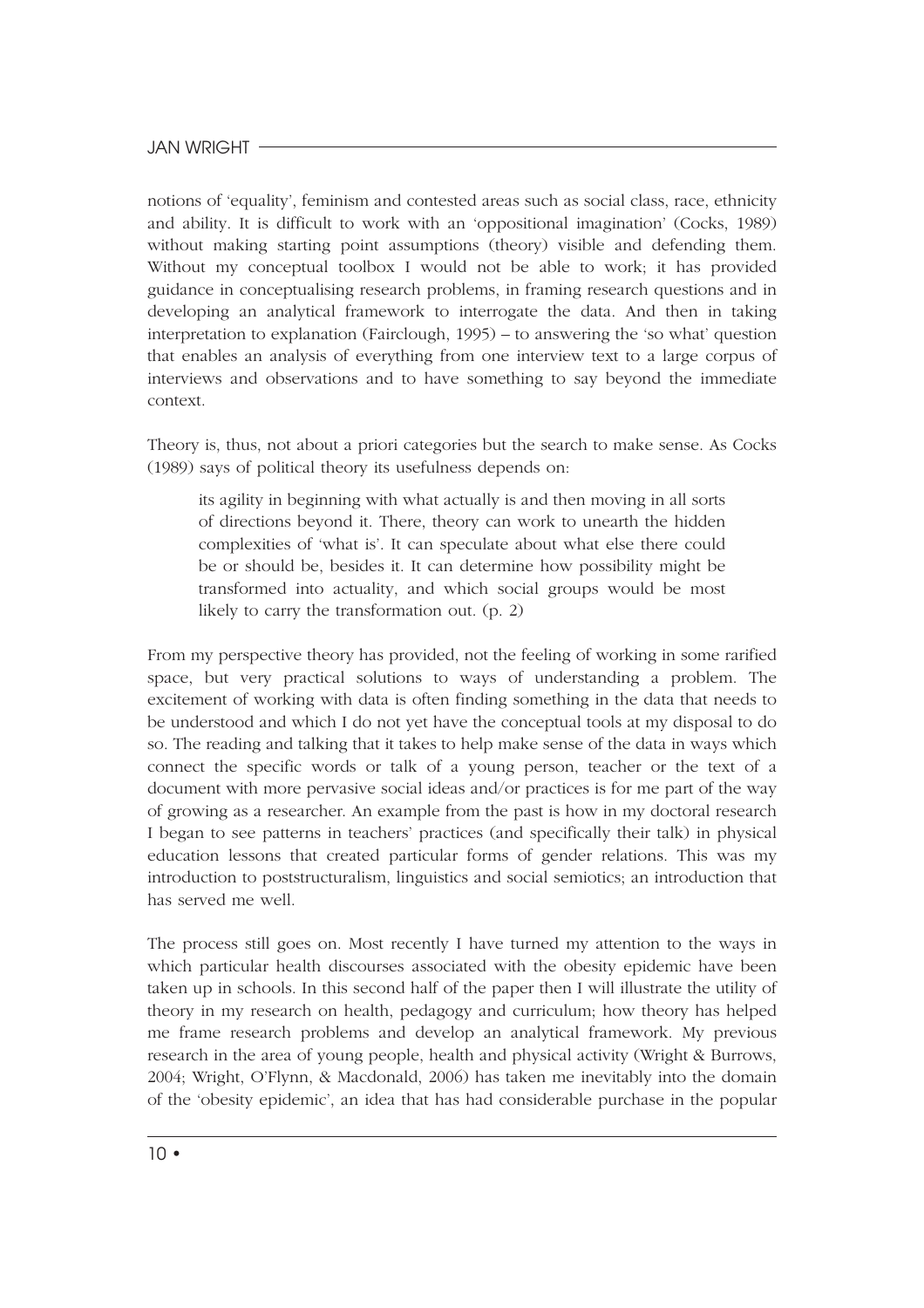consciousness via amongst other avenues the popular press and in schools, particularly in physical and health education. The pervasiveness of the 'obesity epidemic' as an idea, even amongst colleagues who are usually more socially aware, its constant reiteration in reports on health, where obesity has been cited as a factor in almost all forms of chronic disease from diabetes to cancer through to mental health issues, is difficult to resist. So why resist it? If I were to take an empiricist approach, as many of my physical education colleagues have done, the task would be to develop ways of improving practice and/or developing interventions that would address the problem – that is, the problem that 'children are becoming more obese'.

However, as a researcher who draws on social theory, the first step is to 'problematise' the taken-for-granted truths about the 'obesity epidemic' and to raise questions about its effects as an idea which has had so much purchase. My own research with young people and that of colleagues such as John Evans, Emma Rich and Lisette Burrows around their understandings of health and their bodies, proposed another way of looking at the 'problem' from that offered by the epidemiological and medical version of the obesity epidemic. This includes data that suggest that children of younger and younger ages are preoccupied with their weight, equate weight as indicated by body shape with health and engage in practices to monitor their weight and maintain a thin body shape (Burrows, Wright, & Jungersen-Smith, 2002; Burrows & Wright, 2007). It includes data that indicate that young women and increasingly young men are preoccupied with eating and sometimes physical activity because of fears of becoming fat and some of those young women and young men are developing eating disorders at least some of which can be attributed to a social preoccupation with the thin/not fat body (Rich & Evans, 2005; Rich, Holroyd, & Evans, 2004).

How can such data be understood and more importantly be explained beyond the rich though often small number of examples from qualitative research? The rhetoric of the obesity epidemic derives its authority from science, recontextualised in the reporting of epidemiological research, health and medical research in the media. There are at least weekly articles in local and national newspapers based on the taken-for-granted premise that there is an obesity epidemic and it is the responsibility of every individual, parents, doctors, schools and governments to act to reduce what has been described as an escalating phenomenon, costing the nation millions of dollars. To contest such a pervasive idea, which not only fits with western (and increasingly globalised) ideas of the acceptable body, and is sanctioned by the expertise of science and economics, requires a very robust set of theoretical resources.

Any theories would need to be persuasive in the face of the certainty of the 'scientific' knowledge used to argue for the importance of interventions. One option is to take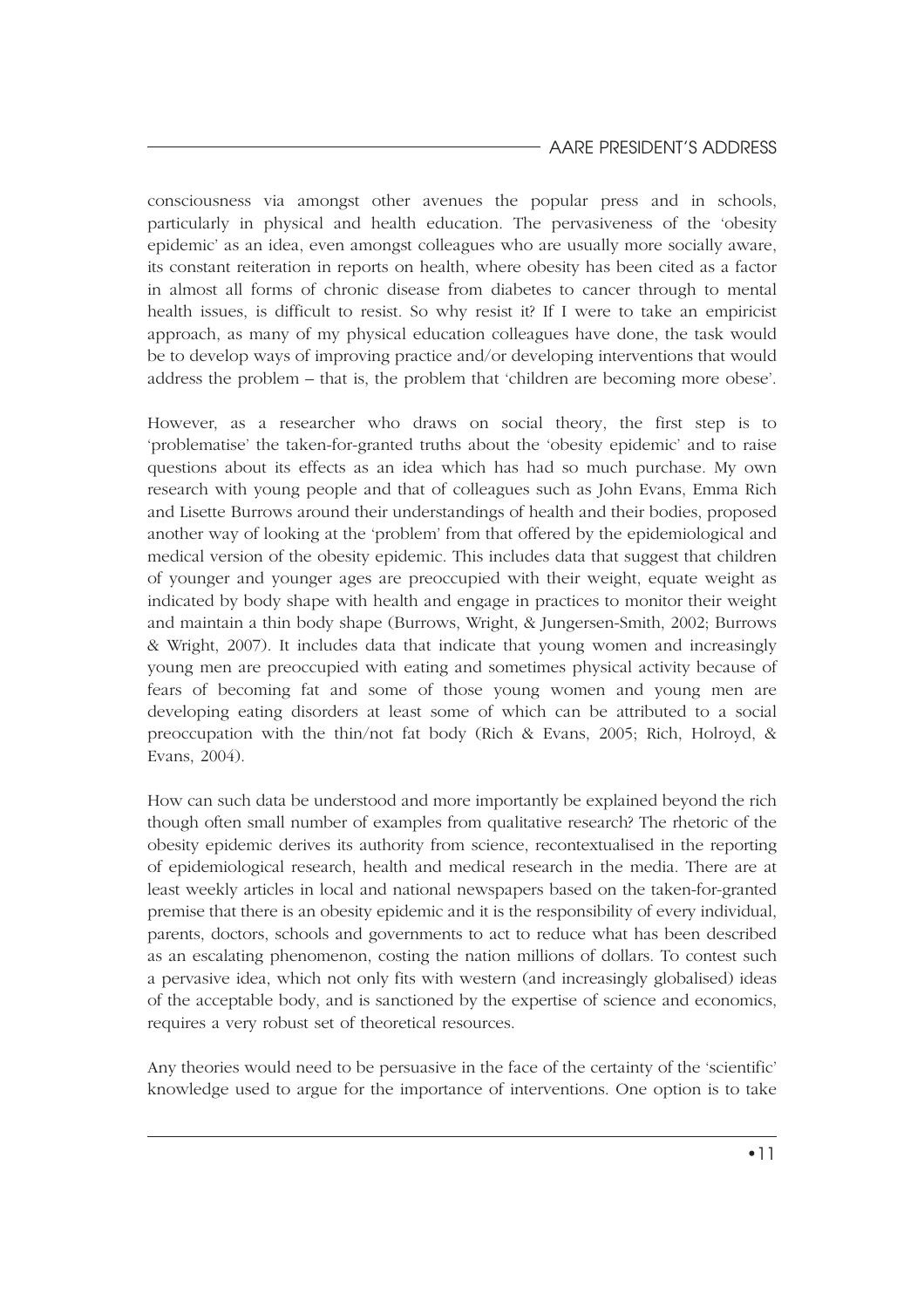JAN WRIGHT

on the scientists on their own terms and many researchers have done this (see Campos, Saguy, Ernsberger, Oliver, & Gaesser, 2006; Gard & Wright, 2005) by challenging the propositions of science on the basis of their own empiricist criteria of 'truth'; that is on the basis of quality of the methodology, the interpretations and theorising from the data/the statistics. However, this still leaves the question, 'why does it matter', and for this I argue we need theories which connect the social with the ways individuals make sense of themselves and others.

As a sociologist, I base my critique on calling the 'truths' of the 'obesity epidemic' into question, by asking how they are constituted and to the benefit of whom. And perhaps most importantly as an educator I ask: What are the consequences of the ideas and practices associated with the discourse of the 'obesity epidemic' for children and young people; how are these truths re-contextualised in schools and with what effects for school priorities, for what counts as health and physical education and how do these recontextualised knowledges impact on students?

And so I and my colleagues (Valerie Harwood from Australia, John Evans and Emma Rich from the UK, Lisette Burrrows from New Zealand) draw on poststructuralist theories and for this project at this stage, are using Bernstein (2000) to examine how the health discourses associated with the 'obesity epidemic' are constituted *within* the three levels of policy, schools and individual understandings and how they are recontextualised *between* levels. We are using Foucault's (Rabinow & Rose, 2006) notion of biopower to ask how health discourses and their recontextualisation in schools operate as techniques of power to contribute to the regulation of individuals and populations and with what effects for how individuals understand and act on their own and others' bodies?

These are the theories that at this stage have helped pose the problem; they have guided our choices of sites, data collection and the developing analytical framework. They will certainly not be the limit of the theoretical resources that will be deployed, as we engage more directly with data (still being collected) and respond to different issues. Part of the excitement of the research will be (together) exploring, discussing new possibilities for ways of explaining the data and speaking to those different audiences whom we wish to affect.

# **Conclusion**

Like Ball and others I have cited, I would argue that theory is inescapable and absolutely necessary for good educational research. This does not depend on what we mean by theory. Suppes would share this conviction – he argued against empiricism without attention to theory. For Suppes, however, the purpose of research was to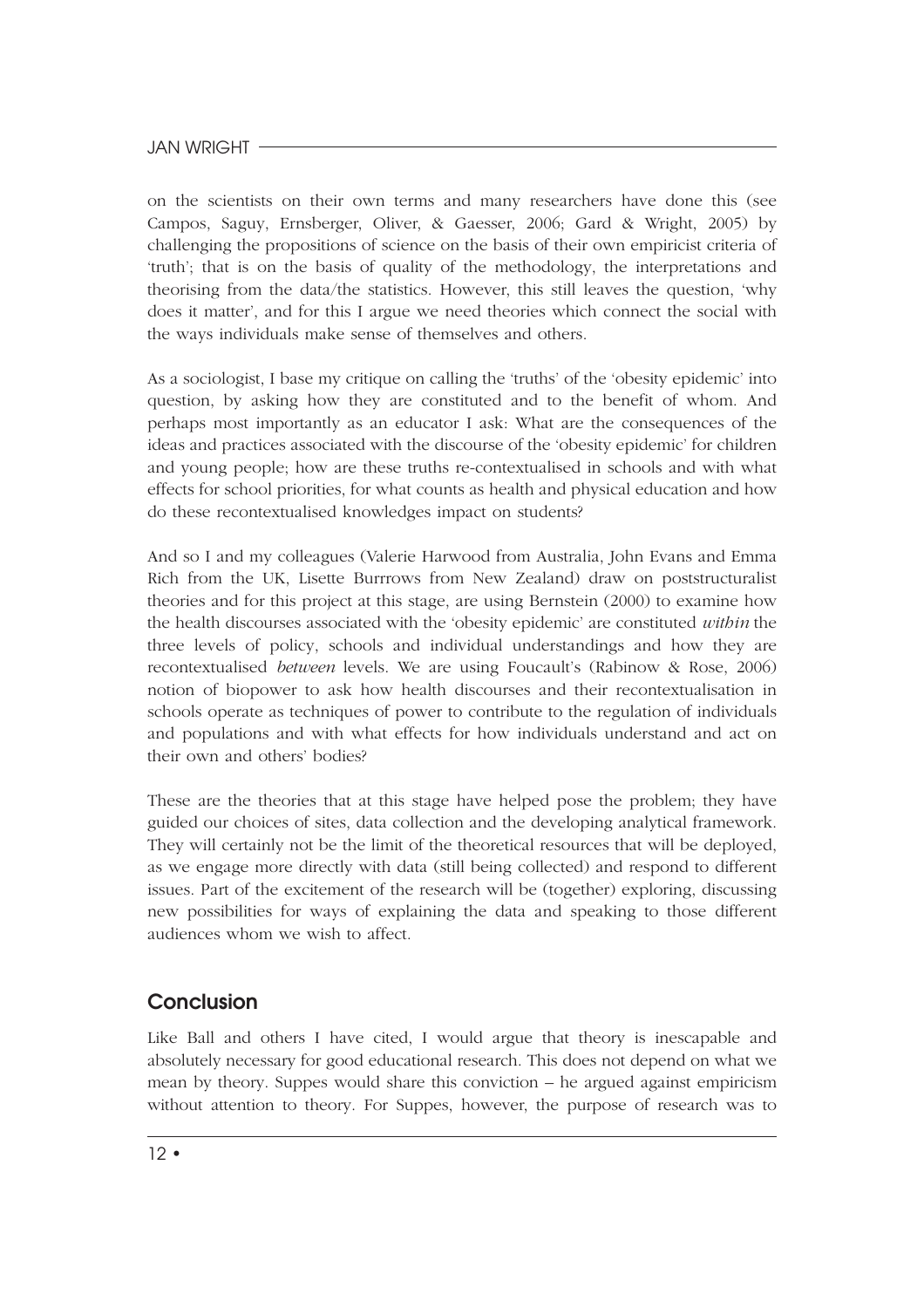develop theories that could provide strong defensible guides to action, to decisionmaking and teaching, and to priority setting in education – necessarily a narrow focus. The balance has somewhat shifted at least in the ways of thinking and the kinds of theory that people use (making my judgements on papers at AARE, at BERA and AERA); there is a recognition of the complexity of classroom life, the influence of social and cultural contexts. There is a recognition of the world as "complicated, confused, impure, uncertain" (Bourdieu et al., cited in Ball, 2006b); there is a proliferation of theories to meet the needs of education in changing times. There is a great deal of choice which can be both exciting and confusing.

Deciding on, understanding and working with theory is not something that can be done hurriedly. It requires time: time to read from the original theorists, to read critiques, to make sense of different languages, to weigh up ideas, to find papers that help bridge the gap between incomprehensibility and understanding; and time to discuss, debate and test out ideas. I would argue that more attention needs to be paid to the place of theory in the preparation of researchers; in training future researchers, we need also to be training future thinkers. It may be that research method subjects are not the best space to do this and that research training in education should include dedicated spaces to discuss and debate theory.

The time to read and think about theory has become increasing difficult in the contemporary context of external measures of accountability in higher education, with expectations of 'timely' completion of research degrees and, despite the rhetoric around quality, the pressure to publish. The focus on impact in the Research Quality Framework has also brought into sharp relief a discussion that has been going on for some time about the contribution of research to the national good (Donovan, 2005) and the value of educational research in a context where governments and funding agencies look to utility, evidence and measurable outcomes (Besant & Holbrook, 1995). In this context we can ask what theories are possible and what not?

An article by Neil Eckardt's (2007) in the *Teachers' College Record* on the 'Prevalence of qualitative methodology at AERA's Annual Meeting and the potential consequences' points to positions from both within and without education that challenge the place of qualitative research and research informed by social theory, both on the familiar grounds of scientific quality, and on the grounds of usefulness. Eckardt begins by quoting online articles by Frederick Hess from the American Enterprise Institute and Laura LoGerfo that argue that AERA members do not focus enough on "analysing public policy, improving teaching and learning, and addressing the practical concerns of parents and teachers' and that 'a lot of educational research is 'ideological, frivolous, poorly executed and jargon laden'" (para. 2). Ekhardt interprets this as indicating that "too many studies at AERA suffer from very small sample sizes and are not conducted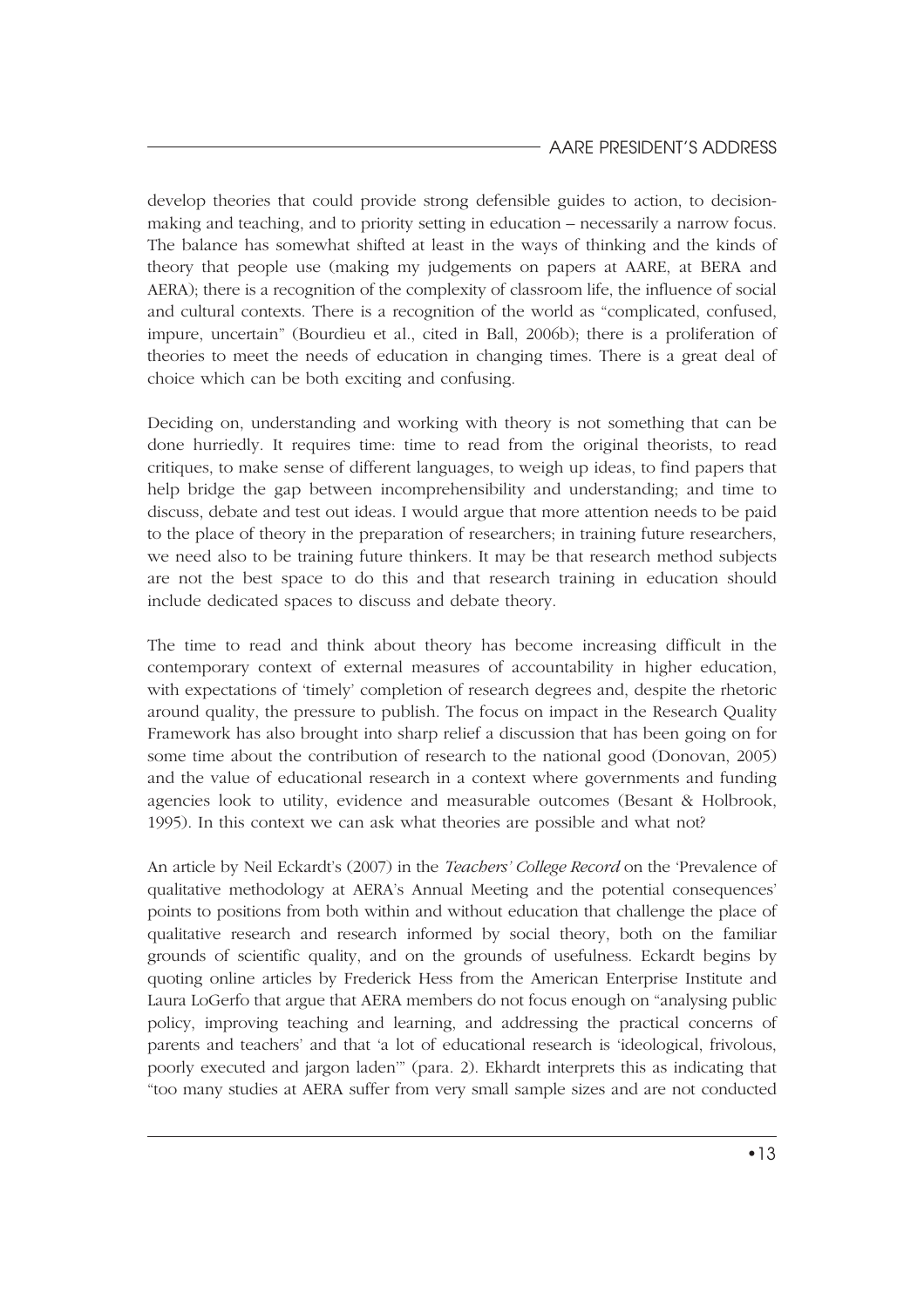systematically" (para. 3). This allows Eckardt to develop the main point of the article which is that qualitative studies, mixed method research or "conceptual/theoretical" scholarship cannot add anything to "developing applied scientific knowledge of educational phenomena". "Similarly", he argues the prominence of qualitative studies raises "the question of . . . the field's inability to build a shared, common domain of knowledge or even an accepted jargon-free discourse" (para. 7). These criticism of theoretically informed research (jargon-laden) are not new, but they are of concern in a context where, as Eckardt points out, governments are scrutinising educational research and seeking at least in the US to 'transform' its culture. Once again, research that claims to be scientific, value-free and useful is framed in opposition to research that is "detrimental to the development of accepted concepts and shared ideas" (para. 8).

In this context what is the value of research informed by social theory, which seeks to question the taken-for-granted, which eschews certainty and which often offers challenges to well established and accepted policies and practices. The very contingency of qualitative research makes its utility less apparent to bureaucrats and politicians – and to the media. The self-proclaimed 'critical' platform of social theory is also not likely to find favour in a context where government and systems are actively silencing dissent through the burying of reports contrary to prevailing policy (Hamilton & Maddison, 2007) or preventing research that might challenge policy to go ahead in schools, through gate keeping ethics requirements. As Geoff Whitty (2006), in his presidential address to BERA says: "while some of our work will be aligned in various ways to the [UK] Government's agenda, some of it will necessarily be regarded by government as irrelevant or useless . . . some of it may well be seen as oppositional" (p. 162). He argues that universities must "defend an inclusive concept of education" and urges BERA to "resist any pressure to restrict what counts as research in education". One would hope that AARE would take a similar position and continue to support a range of research. What would also be useful for AARE is to take more of a lead in fostering an understanding of the place of theory and the debates around it amongst educational researchers and research students. This could take the form of a dedicated journal issue, workshops for research students and early career researchers, a series on different theoretical perspectives in the AARE newsletter and even web-based discussions. Robust educational research requires robust theory whatever form it might take.

#### **Endnotes**

<sup>1</sup> The Australian RQF has now been abandoned in its present form by the newly elected Rudd Labor government. However as Donovan (2005) points out the usefulness of research to the national good, however that is defined, is an enduring theme.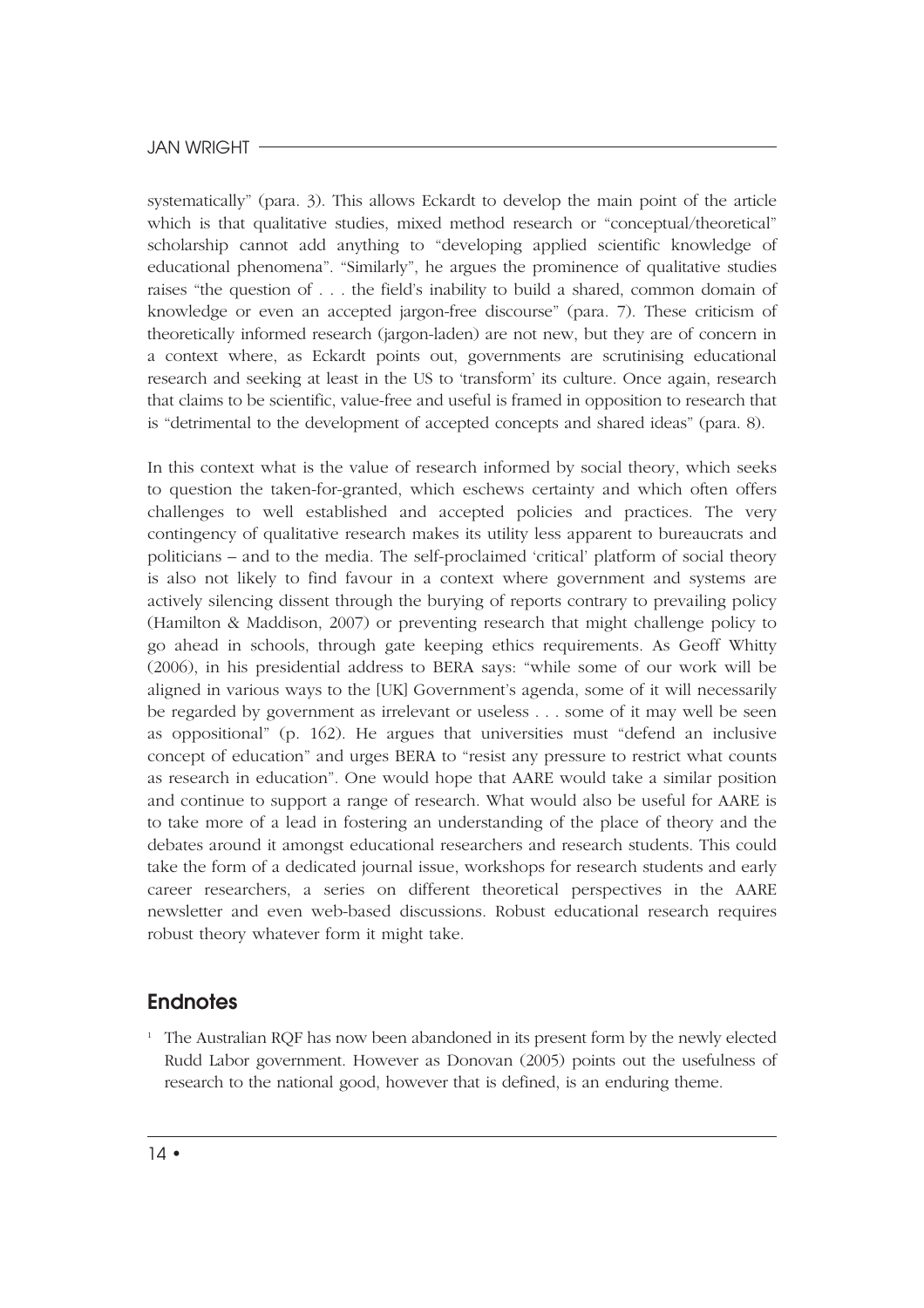#### **References**

Ball, S. J. (2006a). Introduction. *Discourse,* 27(1), 1-2.

- Ball, S. J. (2006b). The necessity and violence of theory. *Discourse,* 27(1), 3-10.
- Bernstein, B. (2000). *Pedagogy, Symbolic Control and Identity: Theory, Research, Critique.* Maryland: Rowman & Littlefield, Lantham.
- Besant, B., & Holbrook, A. (1995). *Reflections on Educational Research in Australia. A History of the Australian Association for Research in Education.* Coldstream, Vic: Australian Association for Research in Education.
- Burrows, L., Wright, J., & Jungersen-Smith, J. (2002). 'Measure your belly': New Zealand children's constructions of health and fitness. *Journal of Teaching in Physical Education,* 22, 29-38.
- Burrows, L., & Wright, J. (2007). Prescribing practices: shaping healthy children in schools. *International Journal of Children's Rights,* 15, 1-16.
- Campos, P., Saguy, A., Ernsberger, P., Oliver, E., & Gaesser, G. (2006). The epidemiology of overweight and obesity: public health crisis or moral panic? *International Journal of Epidemiology, 35*(1), 55-60.
- Cocks, J. (1989). *The Oppositional Imagination: Feminism, Critique and Political Theory.* London & New York: Routledge.
- Donovan, C. (2005). *A Review of Current Australian and International Practice in Measuring the Quality and Impact of Publicly Funded Research in the Humanities, Arts and Social Science.* Canberra: Research School of Social Science, Australian National University.
- Eckardt, N. (2007, November 8). The Prevalence of Qualitative Methodology at AERA's Annual Meeting and the Potential Consequences. Retrieved February 8, 2008 from Columbia University, Teachers College Record Web site: http://www.tcrecord.org

Fairclough, N. (1995). *Media Discourse.* London: Edward Arnold.

- Gard, M., & Wright, J. (2005). *The 'Obesity Epidemic': Science, Ideology and Morality.* London: Routledge.
- Gillborn, D. (2006). Critical race theory and education: racism and anti-racism in educational theory and praxis. *Discourse,* 27(1), 11-32.
- Giroux, H. A. (2001). *Theory and Resistance in Education: Towards a Pedagogy for Opposition*. Greenwood, CT: Praeger/Greenwood.
- Hamilton, C., & Maddison, S. (Eds.) (2007). *Silencing Dissent: How the Australian Government is Controlling Public Opinion and Stifling Debate.* Sydney: Allen & Unwin.
- Johnson, R. B., & Onwuegbuzie, J. A. (2004). Mixed methods research: a research paradigm whose time has come. *Educational Researcher,* 33(7), 14-26.
- Neuman, W. L. (2006). *Social Research Methods: Qualitative and Quantitative Approaches* (6th ed.). Boston: Pearson.

Punch, K. F. (2000). *Developing Effective Research Proposals.* London: SAGE Publications. Rabinow, P. & Rose, N. (2006). Biopower today. *BioSocieties,* 1, 195-217.